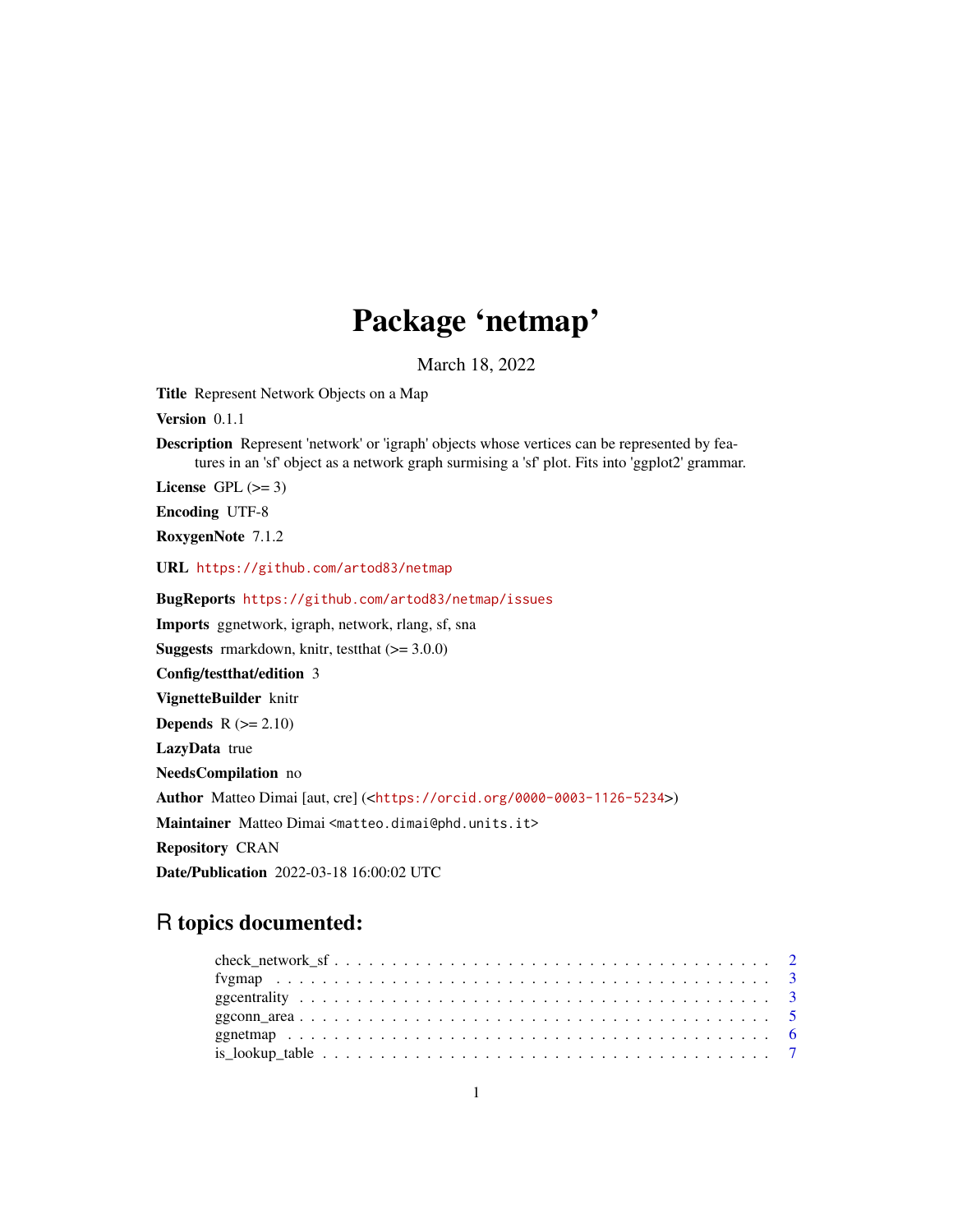### <span id="page-1-0"></span>2 check\_network\_sf

| Index | 13 |
|-------|----|
|       |    |
|       |    |
|       |    |
|       |    |
|       |    |
|       |    |
|       |    |
|       |    |

check\_network\_sf *Internal checks before ggnetmap and ggcentrality*

#### Description

Checks whether the proper packages are installed, whether the parameters are of the proper classes, whether the network-map link is possible, then performs the link.

#### Usage

check\_network\_sf(n, m, lkp = NULL, m\_name = NULL, n\_name = "vertex.names")

#### Arguments

| n         | A network or igraph object.                                              |
|-----------|--------------------------------------------------------------------------|
| m         | A sf object.                                                             |
| lkp       | An optional lookup table.                                                |
| $m$ _name | Optional character, name of field in m and of column in 1kp.             |
| n_name    | Optional character, name of vertex attribute in n and of column in 1 kp. |

### Value

A list with a network or igraph object with only the vertices present in the sf object as the first element and a list with two vectors, one of features in m present both in the lookup table and in n, the other of nodes in n present both in the lookup table and in m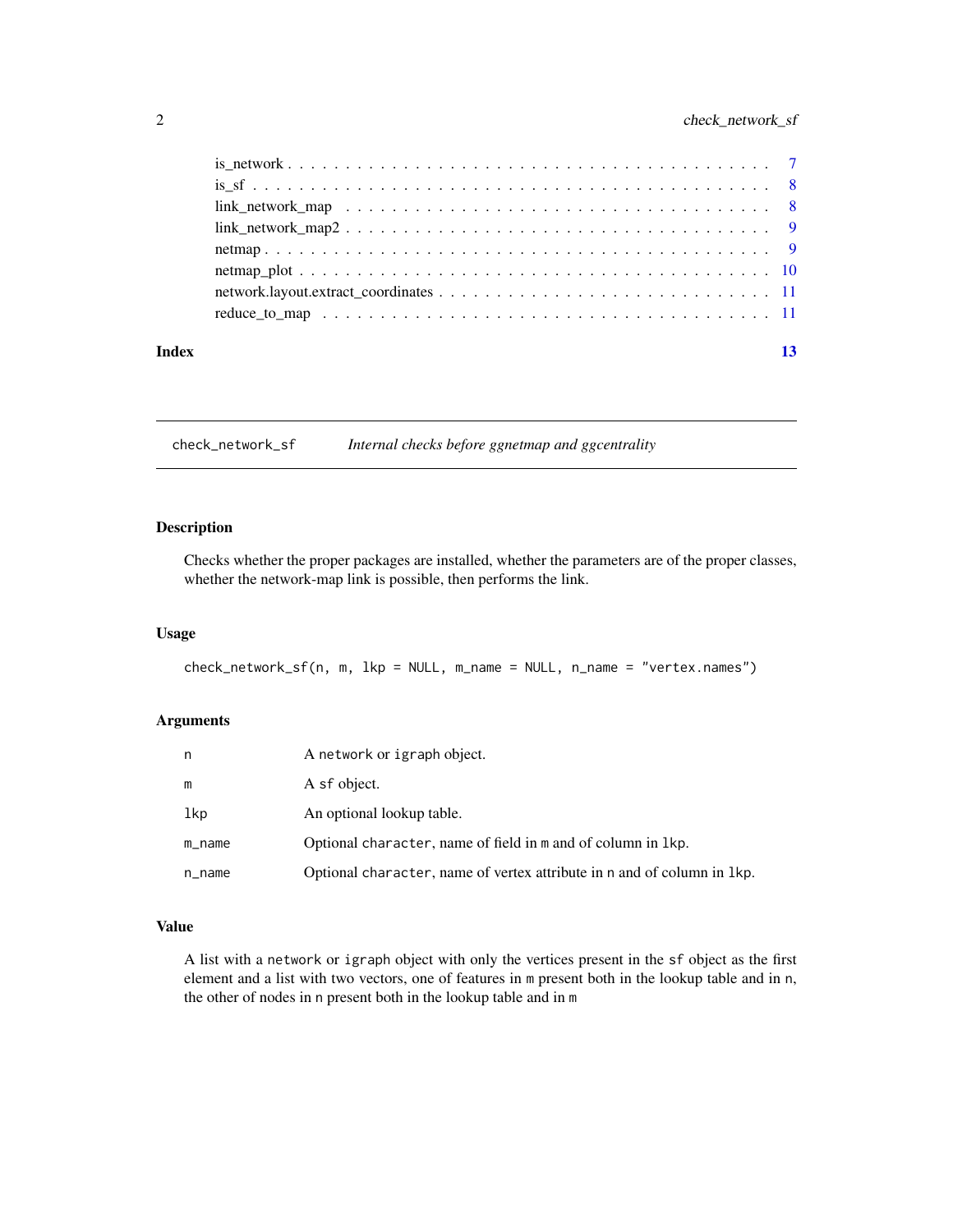<span id="page-2-0"></span>

An sf object containing the ISTAT municipality codes, geometry and the municipality names in the Friuli Venezia Giulia region in northeastern Italy, based on official ISTAT shapefiles.

#### Usage

fvgmap

#### Format

An sf object with 215 features and 6 fields:

Cod\_reg region code, always =6 (Friuli Venezia Giulia)

Cod\_pro province code (93=Pordenone, 30=Udine, 31=Gorizia, 32=Trieste)

Pro\_com municipality code, consists of province code + progressive code of the municipality within the province

Shape\_leng length of municipality perimeter

Shape\_area municipality area

geometry a MULTIPOLYGON

#### Source

https://www.istat.it/it/archivio/104317

ggcentrality *Calculate centrality indices for vertices linked to a sf object*

### Description

Given a sf object with features that can be linked to a network or igraph object, obtain centrality indices for linked features.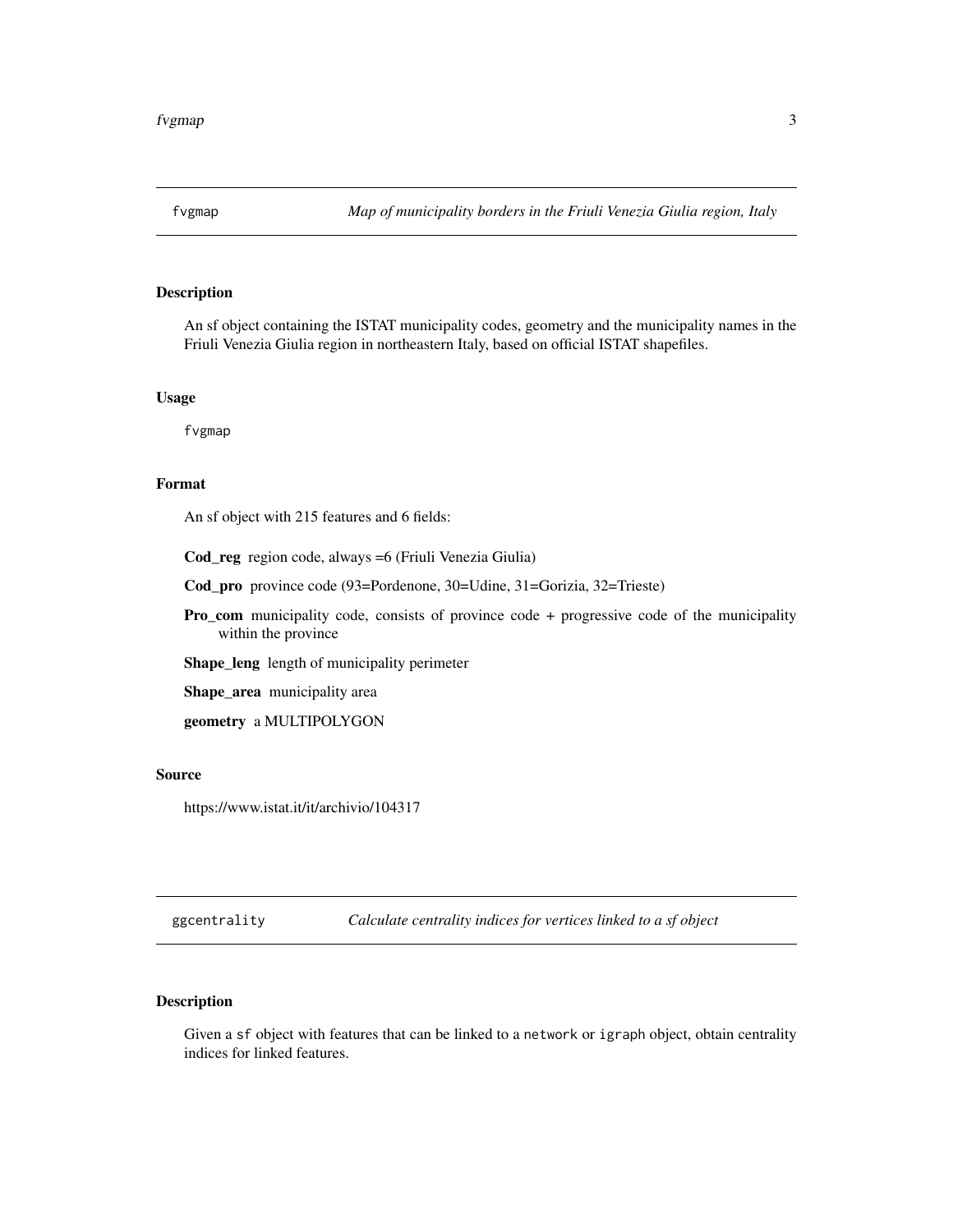#### Usage

```
ggcentrality(
 n,
  m,
  lkp = NULL,m_name = NULL,n_name = "vertex.names",
 par.deg = NULL,
 par.bet = NULL,
 par.clo = NULL
)
```
#### Arguments

| n       | A network or igraph object.                                                       |
|---------|-----------------------------------------------------------------------------------|
| m       | A sf object.                                                                      |
| lkp     | An optional lookup table.                                                         |
| m_name  | Optional character, name of field in m and of column in 1kp.                      |
| n_name  | Optional character, name of vertex attribute in n and of column in 1kp.           |
| par.deg | List with additional optional parameters to functions degree or degree.           |
| par.bet | List with additional optional parameters to functions betweenness or betweenness. |
| par.clo | List with additional optional parameters to functions closeness or closeness.     |

#### Value

An sf object, input m with added columns for centrality indices (degree, betweenness, closeness; existing columns with the same name will be overwritten) and with only the features linked to vertices in input n.

#### Examples

```
net=network::network(matrix(c(0, 1, 1, 1, 1, 0, 1, 0, 0, 1, 0, 0, 0, 1, 0, 0), nrow=4, byrow=TRUE))
network::set.vertex.attribute(net, "name", value=c("a", "b", "c", "d"))
wkb = structure(list("01010000204071000000000000801A064100000000AC5C1641",
"01010000204071000000000000801A084100000000AC5C1441",
"01010000204071000000000000801A044100000000AC5C1241",
"01010000204071000000000000801A024100000000AC5C1841"), class = "WKB")
map=sf::st_sf(id=c("a1", "b2", "c3", "d4"), sf::st_as_sfc(wkb, EWKB=TRUE))
lkptbl=data.frame(id=c("a1", "b2", "c3", "d4"), name=c("a", "b", "c", "d"))
netmap::ggcentrality(net, map, lkptbl, "id", "name")
```
<span id="page-3-0"></span>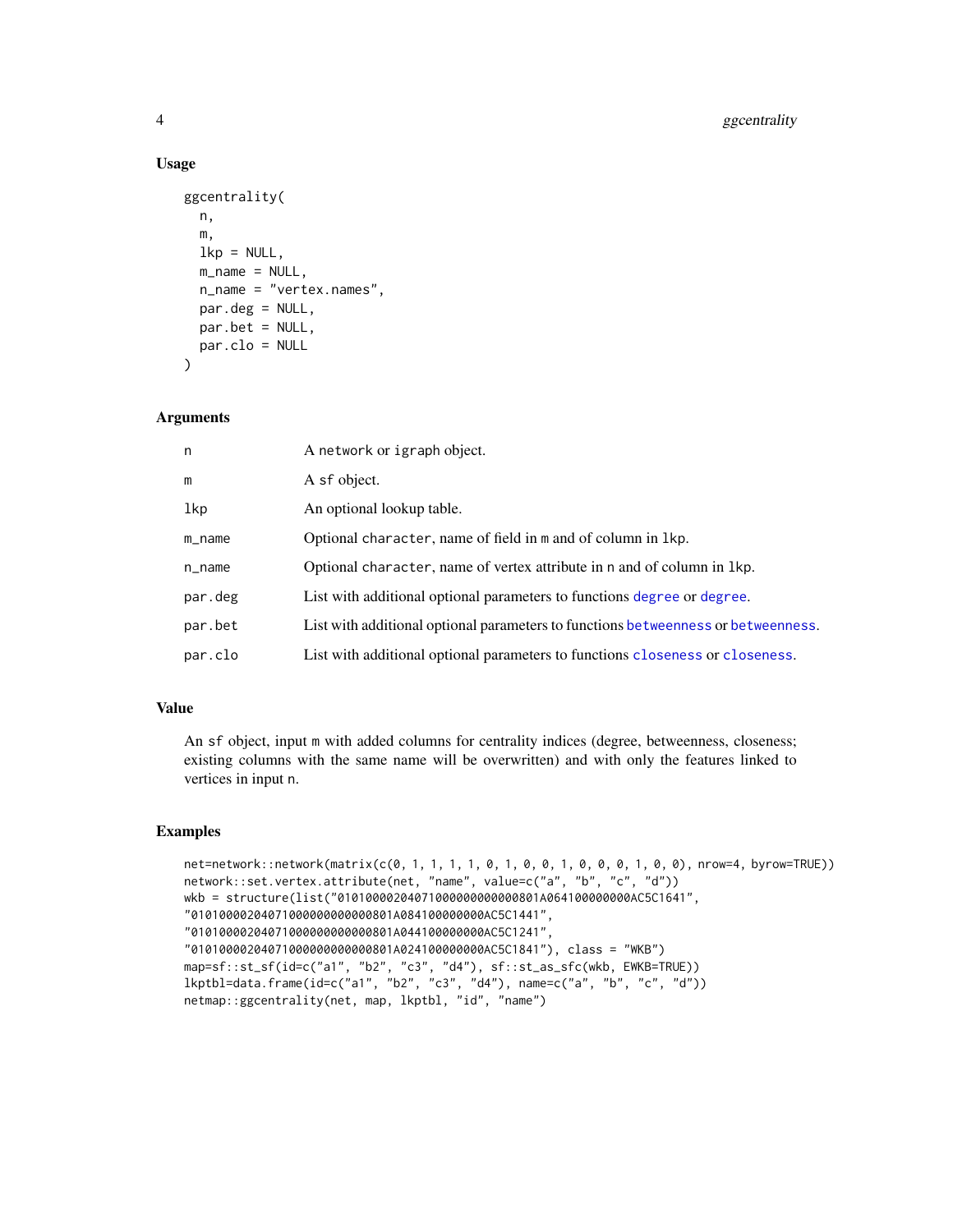<span id="page-4-0"></span>Given a sf object with features that can be linked to a network or igraph object and given a node with id id in said graph that can be linked to the sf object, obtain an indicator variable denoting, for each node, a connection to id.

#### Usage

```
ggconn_area(n, m, id, lkp = NULL, m_name = NULL, n_name = "vertex.names")
```
#### Arguments

| n      | A network or igraph object.                                                                                           |
|--------|-----------------------------------------------------------------------------------------------------------------------|
| m      | A sf object.                                                                                                          |
| id     | The identifier (as vertex attribute $n$ name of object n) of the feature that needs to<br>be checked for connections. |
| lkp    | An optional lookup table.                                                                                             |
| m_name | Optional character, name of field in m and of column in 1kp.                                                          |
| n_name | Optional character, name of vertex attribute in n and of column in 1kp.                                               |

#### Value

An sf object, input m with an added column conn\_area with an indicator variable set to 1 if the feature is connected to the feature with vertex id id, 0 otherwise. In directed graphs, only outgoing links are considered a connection. Any existing column with the same name will be overwritten, the result will contain only the features linked to vertices in input. If the vertex id is not present in object n, conn\_area will be set to 0 for all vertices.

#### Examples

```
net=network::network(matrix(c(0, 1, 1, 1, 1, 0, 1, 0, 0, 1, 0, 0, 0, 1, 0, 0), nrow=4, byrow=TRUE))
network::set.vertex.attribute(net, "name", value=c("a", "b", "c", "d"))
wkb = structure(list("01010000204071000000000000801A064100000000AC5C1641",
"01010000204071000000000000801A084100000000AC5C1441",
"01010000204071000000000000801A044100000000AC5C1241",
"01010000204071000000000000801A024100000000AC5C1841"), class = "WKB")
map=sf::st_sf(id=c("a1", "b2", "c3", "d4"), sf::st_as_sfc(wkb, EWKB=TRUE))
lkptbl=data.frame(id=c("a1", "b2", "c3", "d4"), name=c("a", "b", "c", "d"))
ggconn_area(net, map, "b", lkptbl, "id", "name")
```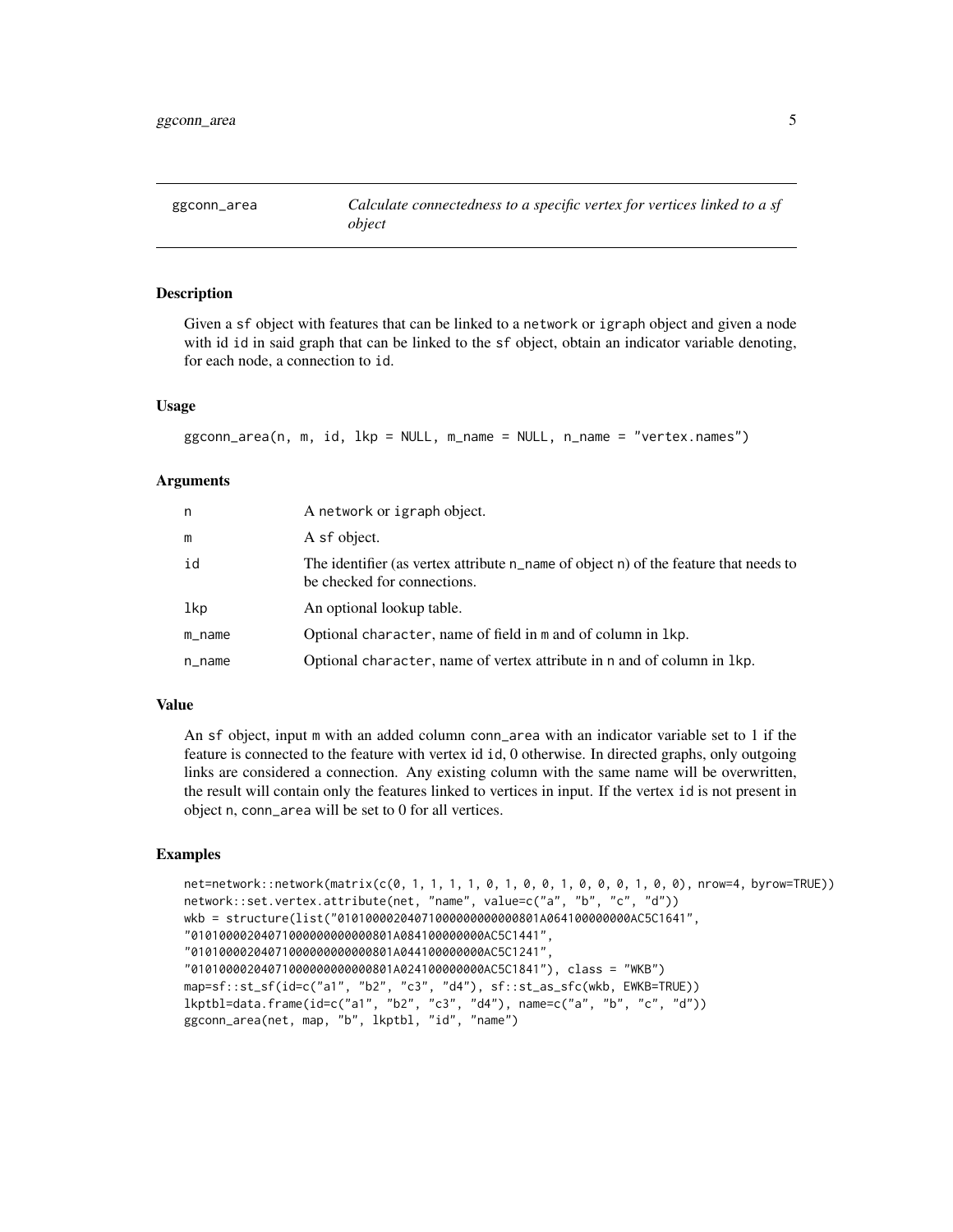<span id="page-5-1"></span><span id="page-5-0"></span>

Link a network or igraph and a sf object in a data.frame for subsequent representation on a plot using ggplot2.

#### Usage

```
ggnetmap(
 n,
 m,
 lkp = NULL,m_name = NULL,
 n_name = "vertex.names",
 scale = FALSE,
  ...
)
```
#### Arguments

| n         | A network or igraph object.                                                                                                      |
|-----------|----------------------------------------------------------------------------------------------------------------------------------|
| m         | A sf object.                                                                                                                     |
| lkp       | An optional lookup table.                                                                                                        |
| $m$ _name | Optional character, name of field in m and of column in 1kp.                                                                     |
| $n$ _name | Optional character, name of vertex attribute in n and of column in 1kp.                                                          |
| scale     | Whether coordinates should be scaled (defaults to FALSE since the network<br>should be overlayed with the non-scaled sf object). |
| $\ddotsc$ | Additional parameters passed to fortify.                                                                                         |

#### Details

Using a network or igraph and a sf object as inputs, with an optional lookup table (a data.frame) in case the IDs don't match, produces a data.frame that can be used with ggnetwork's [geom\\_edges](#page-0-0) and [geom\\_nodes](#page-0-0) functions to represent the network as overlayed on a sf object in a ggplot2 graph. Only vertices with a corresponding feature in the sf object are included.

#### Value

A data frame, produced by [fortify](#page-0-0), which can be used as data source in ggplot2 graphs.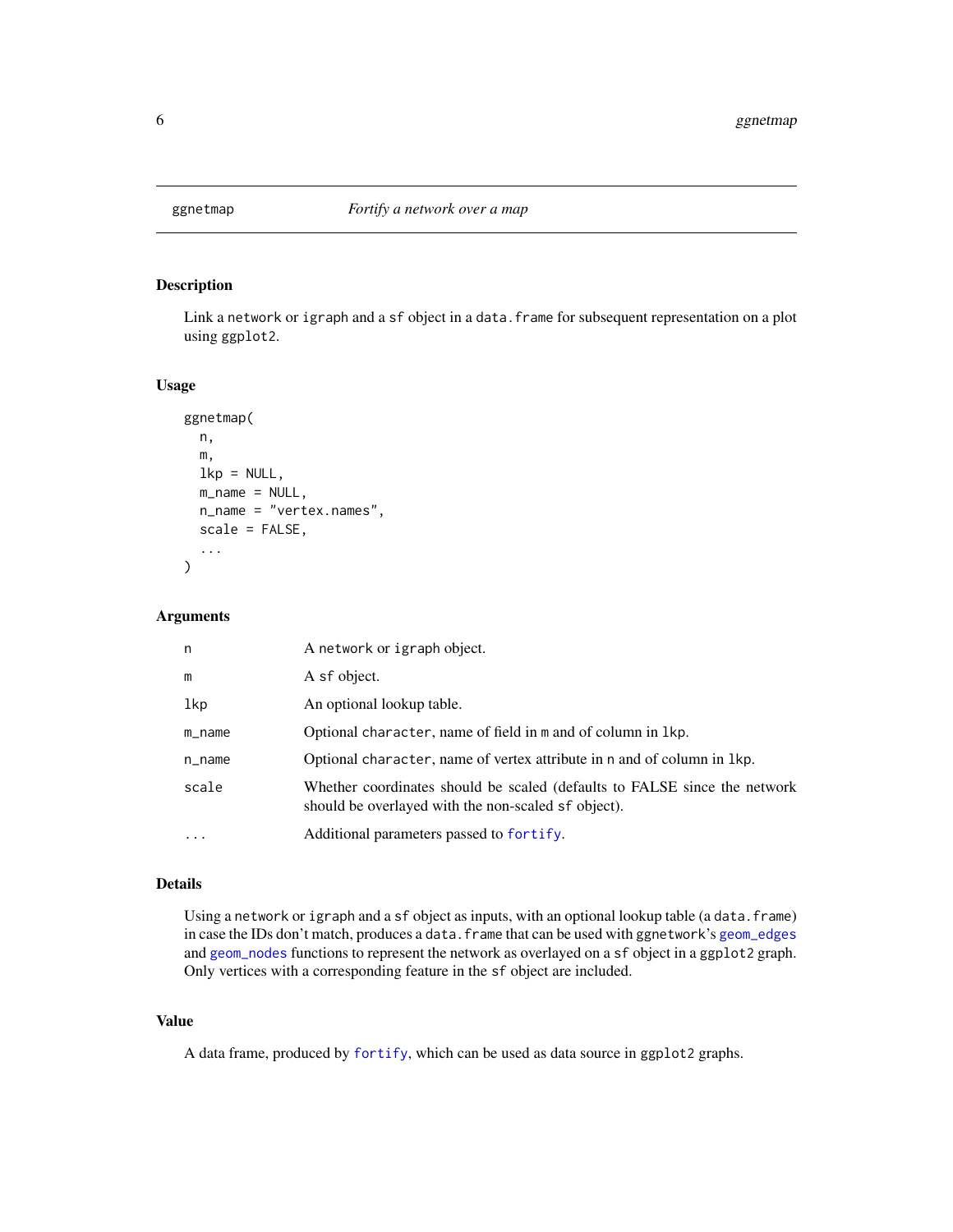#### <span id="page-6-0"></span>is\_lookup\_table 7

#### Examples

```
net=network::network(matrix(c(0, 1, 1, 1, 1, 0, 1, 0, 0, 1, 0, 0, 0, 1, 0, 0), nrow=4, byrow=TRUE))
network::set.vertex.attribute(net, "name", value=c("a", "b", "c", "d"))
wkb = structure(list("01010000204071000000000000801A064100000000AC5C1641",
"01010000204071000000000000801A084100000000AC5C1441",
"01010000204071000000000000801A044100000000AC5C1241",
"01010000204071000000000000801A024100000000AC5C1841"), class = "WKB")
map=sf::st_sf(id=c("a1", "b2", "c3", "d4"), sf::st_as_sfc(wkb, EWKB=TRUE))
lkptbl=data.frame(id=c("a1", "b2", "c3", "d4"), name=c("a", "b", "c", "d"))
ggnetmap(net, map, lkptbl, "id", "name")
```
is\_lookup\_table *Is data frame a lookup table?*

#### Description

Checks whether a data.frame is a valid lookup table.

#### Usage

is\_lookup\_table(lkp, m\_name = NULL, n\_name = NULL)

#### Arguments

| lkp    | A data.frame.                                                                          |
|--------|----------------------------------------------------------------------------------------|
| m_name | Optional, a character string with the name of the column in 1kp to check<br>against m. |
| n_name | Optional, a character string with the name of the column in 1kp to check<br>against n. |

#### Value

FALSE on error, a vector with m\_name and n\_name if the lookup table is valid.

| is_network | Is object a network? |
|------------|----------------------|
|            |                      |

#### Description

Checks whether an object is a network object or an igraph object, returns message if it's not

#### Usage

is\_network(n)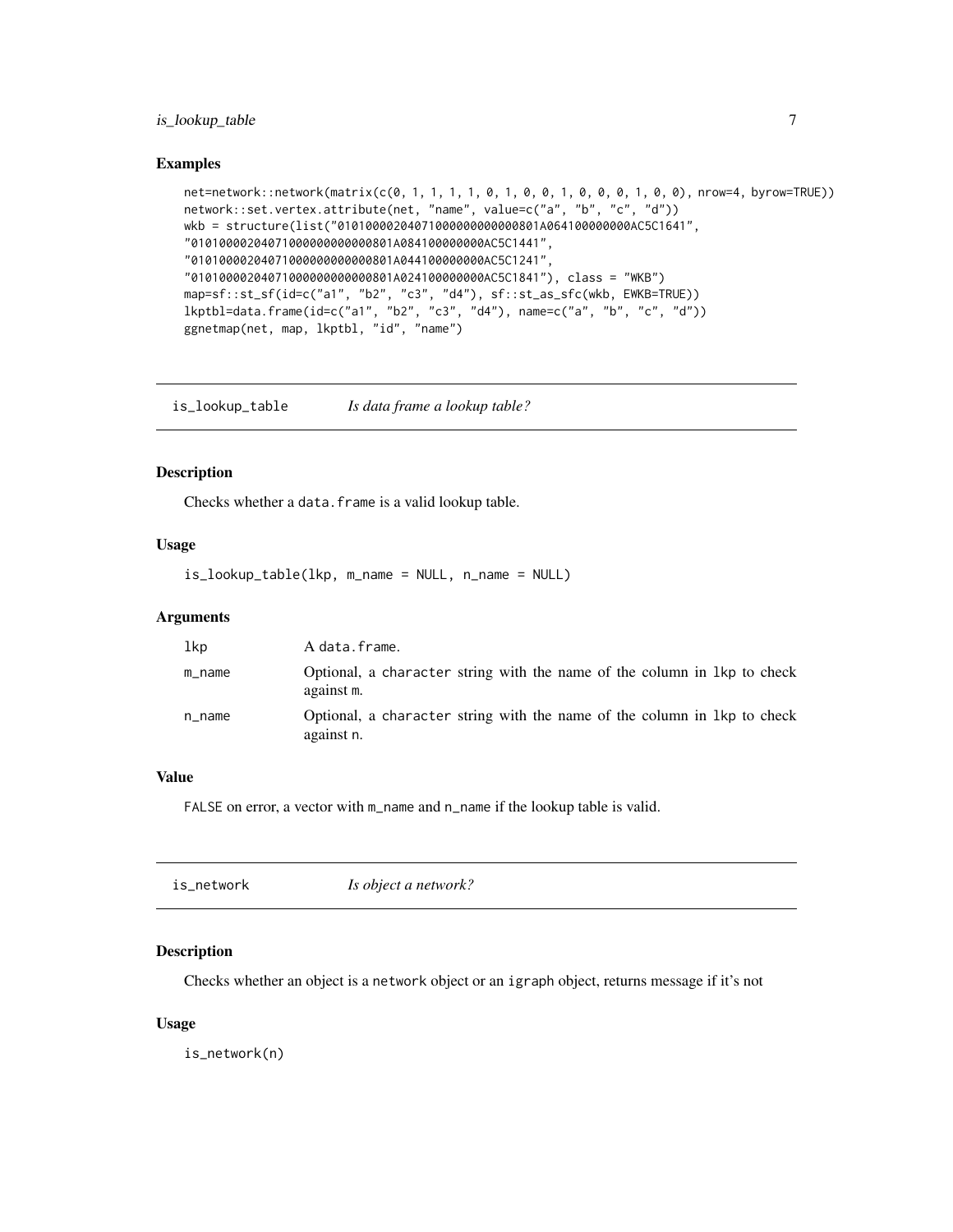#### <span id="page-7-0"></span>Arguments

n Object of class network or igraph.

#### Value

TRUE if object of class network, FALSE otherwise.

|  | is_sf | Is object a map? |  |
|--|-------|------------------|--|
|--|-------|------------------|--|

#### Description

Checks whether an object is an sf object, returns message if it's not

#### Usage

is\_sf(m)

#### Arguments

m Object of class sf.

#### Value

TRUE if object of classes sf and data.frame, FALSE otherwise.

<span id="page-7-1"></span>link\_network\_map *Link a network and a map*

#### Description

Checks which vertices of a network object can be represented with features of a sf object.

### Usage

link\_network\_map(m, n, m\_name, n\_name = "vertex.names")

#### Arguments

| m      | Object of class sf.                                                          |
|--------|------------------------------------------------------------------------------|
| n      | Object of class network or igraph.                                           |
| m name | Name of the map field to use for the link.                                   |
| n name | Name of the vertex attribute to use for the link, defaults to vertex, names. |

#### Value

On success a list with two vectors, one of features in m present in n, the other of nodes in n present in m, -1 on error.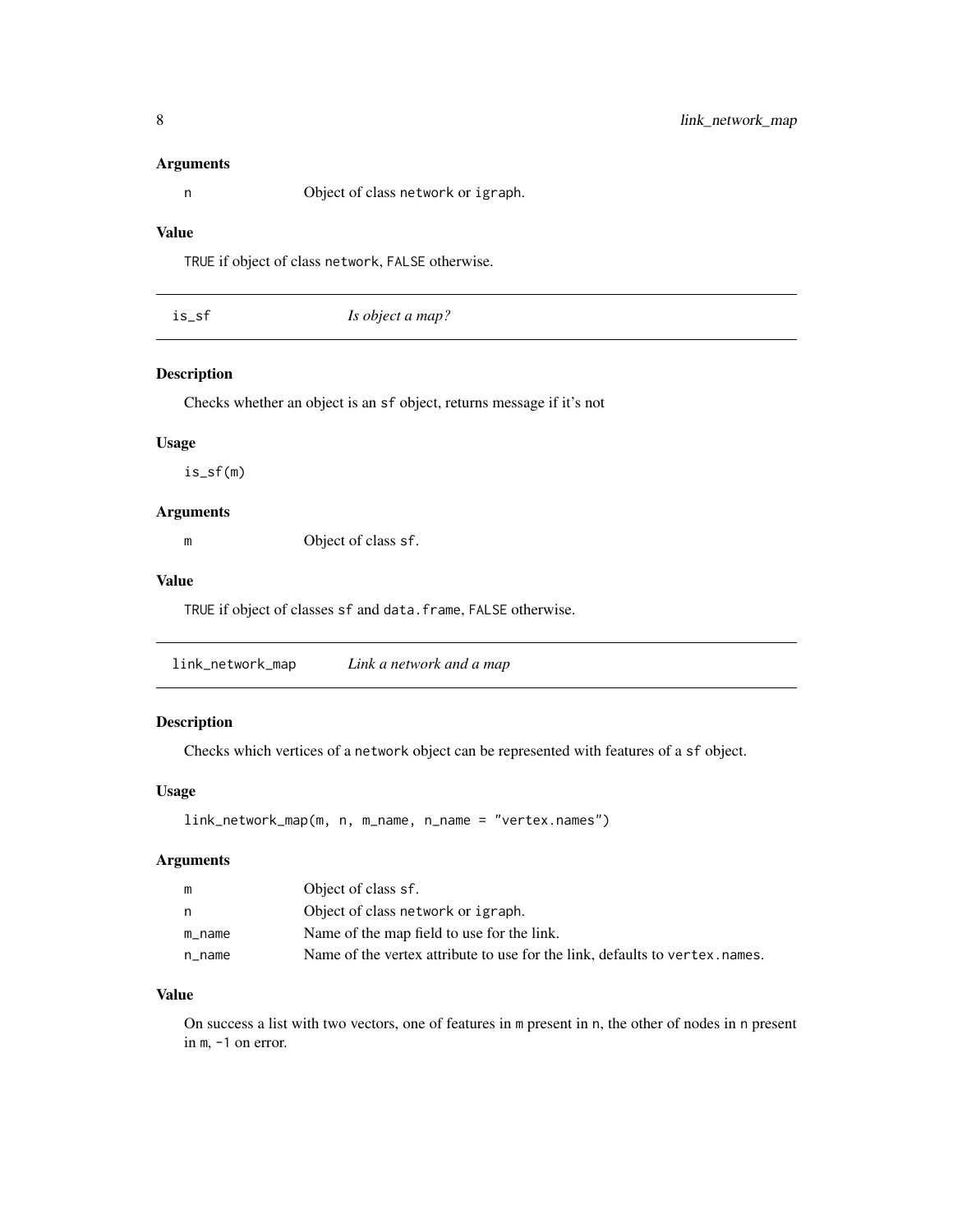<span id="page-8-1"></span><span id="page-8-0"></span>link\_network\_map2 *Link a network and a map with a lookup table*

#### Description

Checks which vertices of a network object can be represented with features of a sf object with a lookup table.

#### Usage

link\_network\_map2(m, n, lkp, m\_name = NULL, n\_name = NULL)

#### Arguments

| m      | Object of class sf.                                                                                                 |
|--------|---------------------------------------------------------------------------------------------------------------------|
| n      | Object of class network or igraph.                                                                                  |
| lkp    | Lookup table, a data. frame.                                                                                        |
| m_name | Optional character, name of field in m and of column in 1kp (first column of 1kp)<br>is used if NULL).              |
| n_name | Optional character, name of vertex attribute in n and of column in 1 kp (second<br>column of 1 kp is used if NULL). |

#### Value

On success a list with two vectors, one of features in m present both in the lookup table and in n, the other of nodes in n present both in the lookup table and in m, -1 on error.

netmap *netmap: Plot* network *and* igraph *objects on a* sf *map using* ggplot2

#### **Description**

The netmap package extends the ggnetwork package by providing functions to plot networks, with vertices usually representing objects with a spatial attribute (cities, regions, countries, users with location data attached etc.) on a map, provided by a sf object (which in turn is able to represent more or less all spatial data available). Networks and maps need not have the same set of elements: if they don't, only the intersection will be represented.

#### netmap functions

The main function is [ggnetmap](#page-5-1), which produces a data.frame that is then used as data within ggplot2 calls. For those wishing to use the [plot.network](#page-0-0) or the [plot.igraph](#page-0-0) function to plot the network (without overlaying it on an sf object), both a custom layout function, [network.layout.extract\\_coordinates](#page-10-1), and a wrapper that provides convenient manipulation of network and sf objects, [netmap\\_plot](#page-9-1), are available.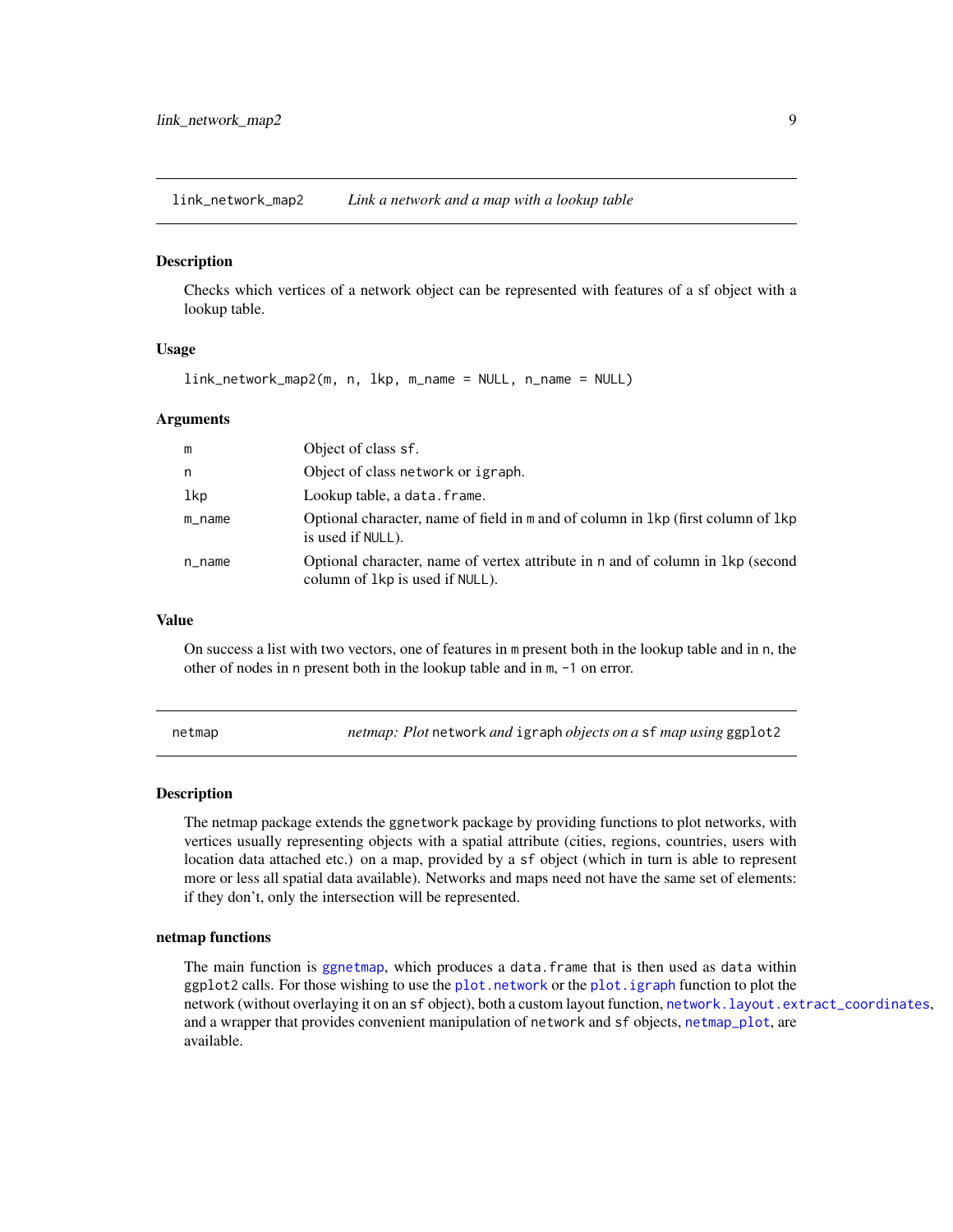<span id="page-9-1"></span><span id="page-9-0"></span>

Wrapper for [plot.network](#page-0-0) and [plot.igraph](#page-0-0) using a custom network layout that extracts coordinates of centroids from a sf object. Only vertices with a corresponding feature are plotted.

#### Usage

```
netmap_plot(n, m, lkp = NULL, m_name = NULL, n_name = "vertex.names", ...)
```
#### Arguments

| n         | A network or igraph object.                                              |
|-----------|--------------------------------------------------------------------------|
| m         | A sf object.                                                             |
| lkp       | An optional lookup table.                                                |
| $m$ _name | Optional character, name of field in m and of column in lkp.             |
| $n$ _name | Optional character, name of vertex attribute in n and of column in 1 kp. |
| $\cdots$  | Additional parameters passed to plot. network.                           |

#### Value

A plot of the network.

#### Examples

```
net=network::network(matrix(c(0, 1, 1, 1, 1, 0, 1, 0, 0, 1, 0, 0, 0, 1, 0, 0), nrow=4, byrow=TRUE))
network::set.vertex.attribute(net, "name", value=c("a", "b", "c", "d"))
wkb = structure(list("01010000204071000000000000801A064100000000AC5C1641",
"01010000204071000000000000801A084100000000AC5C1441",
"01010000204071000000000000801A044100000000AC5C1241",
"01010000204071000000000000801A024100000000AC5C1841"), class = "WKB")
map=sf::st_sf(id=c("a1", "b2", "c3", "d4"), sf::st_as_sfc(wkb, EWKB=TRUE))
lkptbl=data.frame(id=c("a1", "b2", "c3", "d4"), name=c("a", "b", "c", "d"))
netmap::netmap_plot(net, map, lkptbl, "id", "name")
```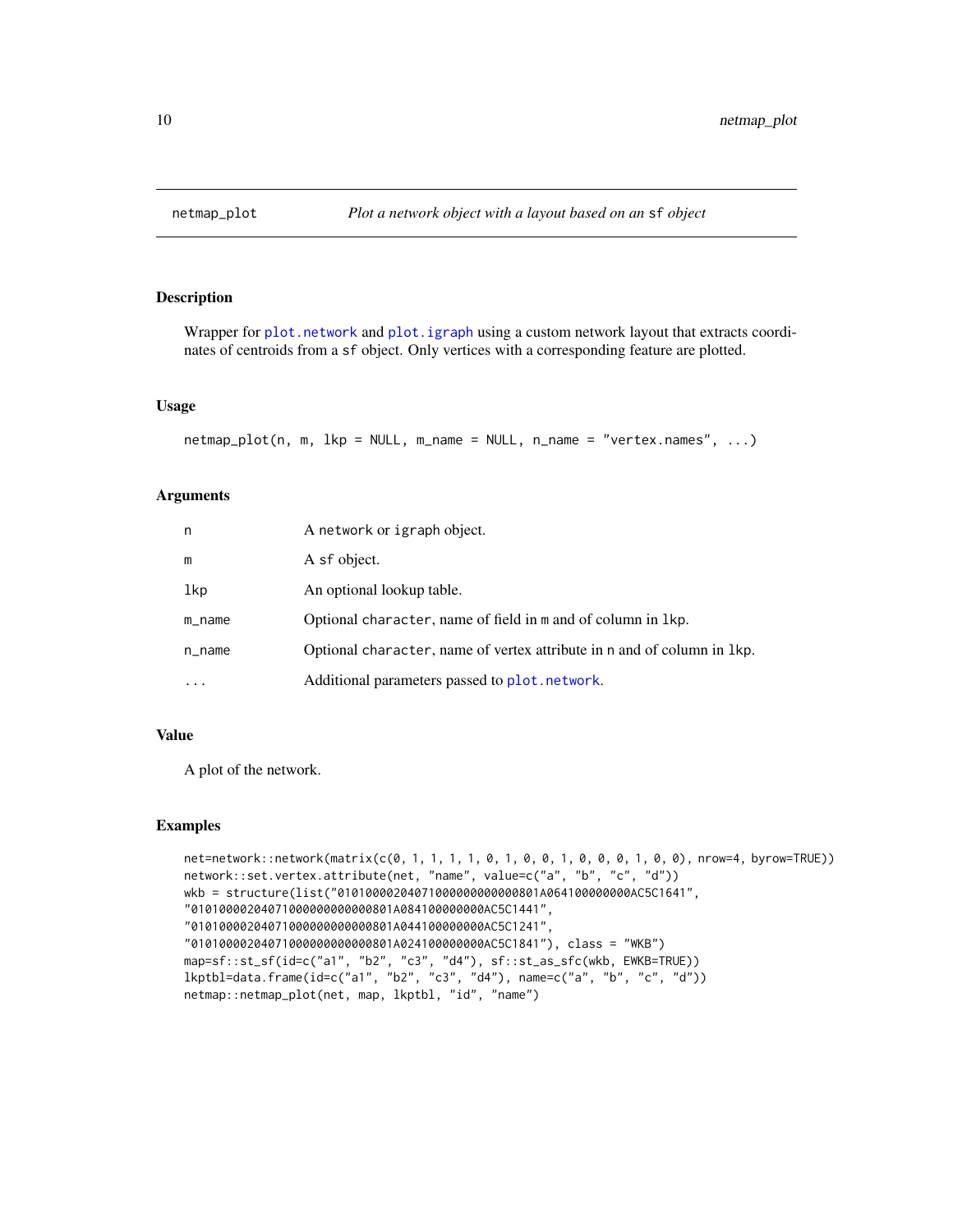<span id="page-10-1"></span><span id="page-10-0"></span>network.layout.extract\_coordinates *Layout of a network based on a* sf *object*

#### **Description**

Custom layout for [plot.network](#page-0-0), extracting coordinates of vertices from a sf object. Its result can be used by [plot.igraph](#page-0-0) as well.

#### Usage

network.layout.extract\_coordinates(n, layout.par)

#### Arguments

| n.         | A network or igraph object. Not used, only for compatibility with plot. network. |
|------------|----------------------------------------------------------------------------------|
| layout.par | A list of layout parameters (the only one implemented is layout part of, an      |
|            | sf object whose rows match the order of vertices in n).                          |

#### Value

A matrix whose rows contain the x,y coordinates of the vertices of n.

#### Examples

```
net=network::network(matrix(c(0, 1, 1, 1, 1, 0, 1, 0, 0, 1, 0, 0, 0, 1, 0, 0), nrow=4, byrow=TRUE))
network::set.vertex.attribute(net, "name", value=c("a", "b", "c", "d"))
wkb = structure(list("01010000204071000000000000801A064100000000AC5C1641",
"01010000204071000000000000801A084100000000AC5C1441",
"01010000204071000000000000801A044100000000AC5C1241",
"01010000204071000000000000801A024100000000AC5C1841"), class = "WKB")
map=sf::st_sf(id=c("a1", "b2", "c3", "d4"), sf::st_as_sfc(wkb, EWKB=TRUE))
lkptbl=data.frame(id=c("a1", "b2", "c3", "d4"), name=c("a", "b", "c", "d"))
netmap::network.layout.extract_coordinates(net, list(sf=map))
```
reduce\_to\_map *Reduces network to vertices present on the map*

#### Description

Removes vertices from a network or igraph object which are not present in the link vector produced by [link\\_network\\_map](#page-7-1) or [link\\_network\\_map2](#page-8-1).

#### Usage

reduce\_to\_map(n, link, n\_name)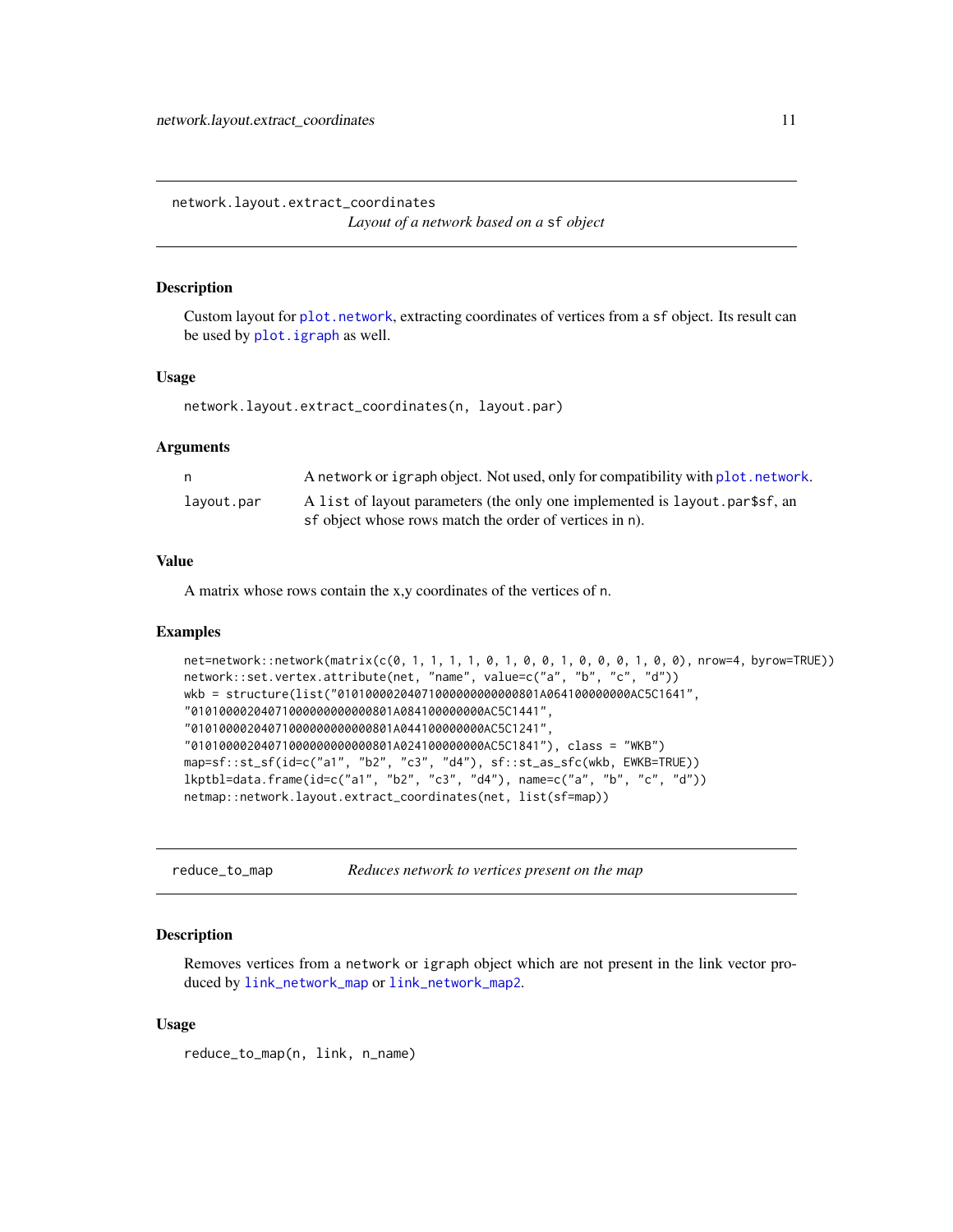## Arguments

| n,     | A network or igraph object.                            |
|--------|--------------------------------------------------------|
| link   | A vector with the identifiers of the vertices to keep. |
| n name | Name of the vertex attribute to filter on.             |

# Value

A network or igraph object with only the vertices listed in link.